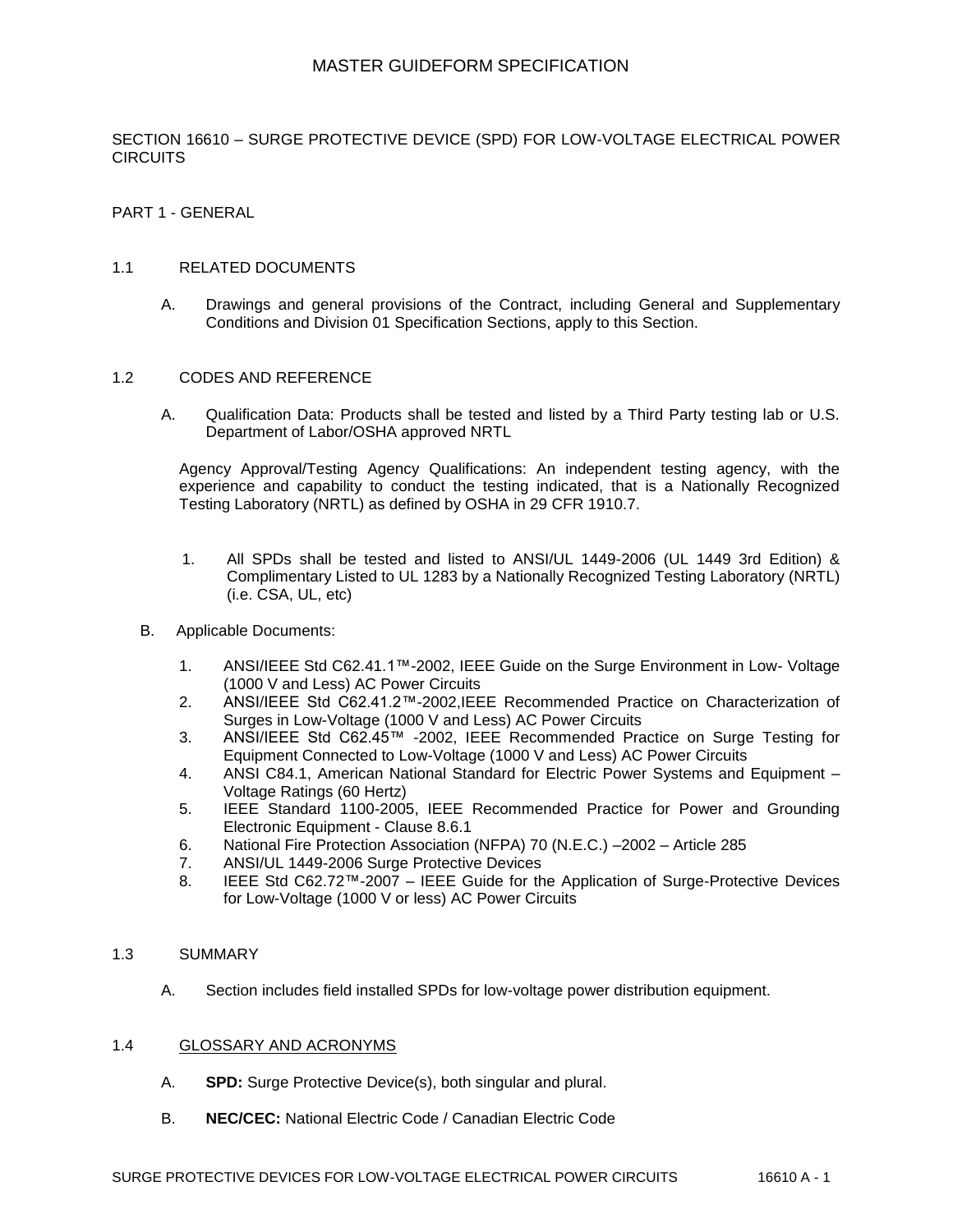- C. **Sinewave Tracking:** Voltage independent, dedicated circuitry intended to mitigate the effects of switching or ringing surges that is specifically designed so that it can survive the surge environment. The performance of sinewave tracking circuitry is defined by the level to which it mitigates Ring Wave transients and can be demonstrated in the test results of IEEE C62.41.2-2002, Category A Ring Wave (2kV).
- D. **Voltage Protection Rating (VPR)** A rating selected from a list of preferred values as detailed in ANSI/UL 1449-2006 and assigned to each mode of protection. The value of VPR is determined as the nearest highest value taken from a list of preferred values as detailed in ANSI/UL 1449-2006 to the measured limiting voltage determined during the transientvoltage surge suppression test using the combination wave generator at a setting of 6 kV, 3 kA.
- E. **Maximum Continuous Operating Voltage (MCOV)** The maximum designated root mean-square (rms) value of the power frequency voltage that may be continuously applied to the mode of protection of an SPD.
- F. **Nominal Discharge Current (In)** Peak value of the current, selected by the manufacturer from a list of values specified in ANSI/UL 1449-2006, through the SPD having a current waveshape of 8/20 where the SPD remains functional after 15 surges using the test procedure described in ANSI/UL 1449-2006.
- G. **Type 1 SPD** Permanently connected SPDs intended for installation between the secondary of the service transformer and the line side of the service equipment overcurrent device, as well as the load side, including watt-hour meter socket enclosures and intended to be installed without an external overcurrent protective device.
- H. **Type 2 SPD** Permanently connected SPDs intended for installation on the load side of the service equipment overcurrent device; including SPDs located at the branch panel.
- I. **Type 4 SPD** Recognized Component SPDs, including discrete components as well as component assemblies, which bear specific conditions of acceptability.
- J. **Modes Of Protection:** Electrical paths where the SPD offers defense against transient overvoltages. e.g. Each Line to Neutral (L-N), Line to Ground (L-G), Line to Line (L-L) and Neutral to Ground (N-G).
- K. **Per Phase Ratings:** "Per-Phase" ratings for a three-phase Wye-connected SPD are determined by multiplying the kA per mode times the number of **discrete modes of protection (directly connected suppression components)**, minus the value for the Neutral to Ground mode, divided by the number of phases.
	- Per-Phase = (((kA per mode)  $X$  (# of modes))-(N-G mode kA)) / (# of phases)  $\bullet$

### 1.5 SUBMITTALS FOR REVIEW

- A. Product Data: For each type of product indicated, include all required testing and pertinent manufacturer information described herein section 1.6, rated capacities, maximum continuous operating voltage, weights and dimensions, electrical characteristics interconnecting wiring requirements, accessories, and ANSI/UL 1449-2006 VPRs.
- B. Letter from manufacturer stating products are in strict compliance with the recommendations of IEEE Std 1100-2005, Clause 8.6.1. and **incorporate 10 individual dedicated discrete modes of protection for three-phase wye systems, including direct Line-to-Line components. (Reduced-Mode variations will not be accepted).**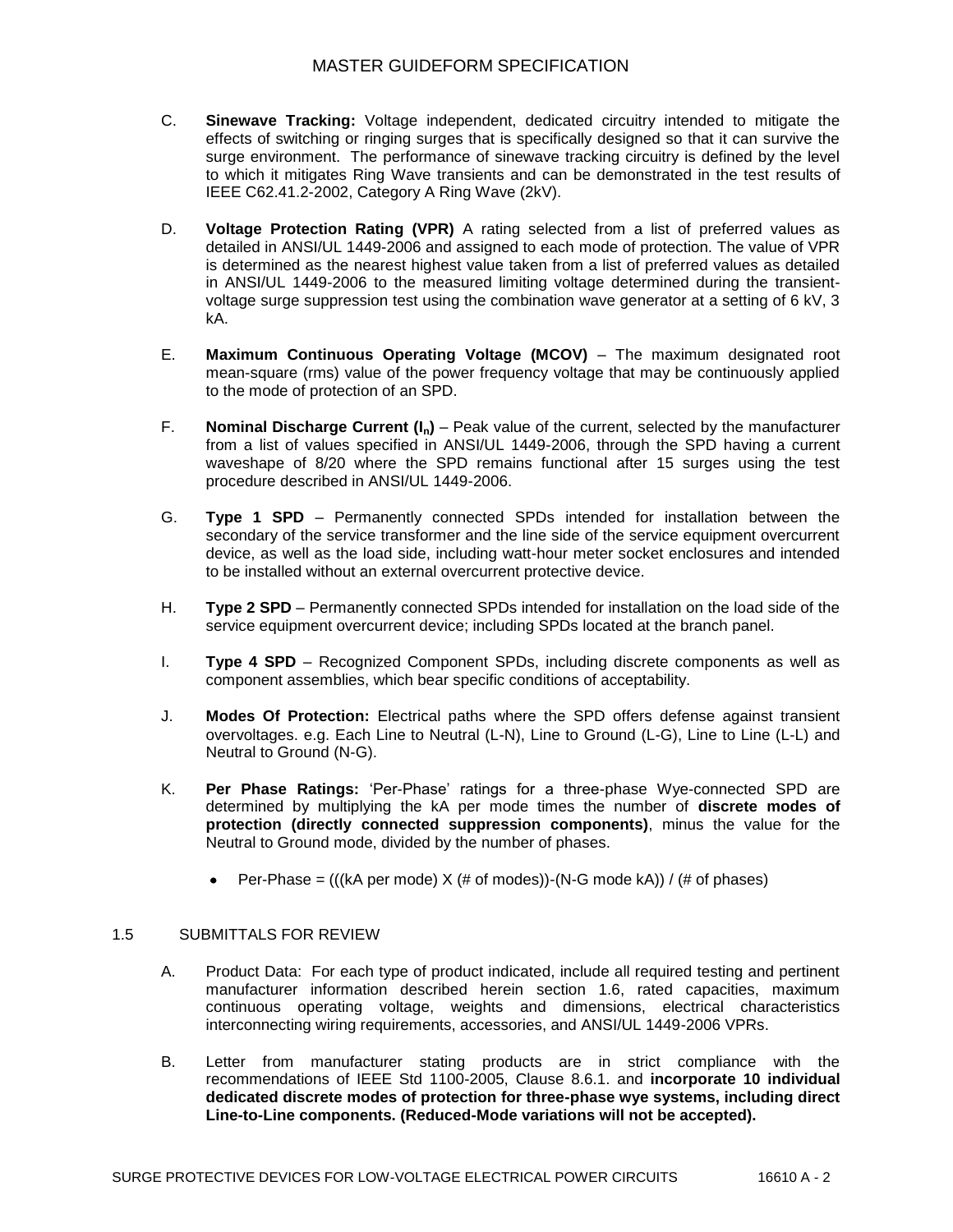- C. Warranty duration and replacement policy.
- D. Manufacturer"s installation instructions
- E. Provide a table indicating which panel/switchboard/equipment each SPD will serve. Table shall include project name, panel name, voltage/phase, and SPD model number to be provided, submittals will not be approved without this table.

| Panel/Switchboard Name | Volts, Phase | <b>SPD Model Number</b> |
|------------------------|--------------|-------------------------|
|                        |              |                         |

## 1.6 SUBMITTALS FOR INFORMATION

A. IEEE Std C62.41.2 $^{TM}$ -2002 test reports. Include complete let-through voltage/measured limiting voltage test data, test graphs and scope traces for each and every mode for each product submitted for Category"s C, B, A (including Cat A, 2 kV, 67 A, 100 kHz ring wave at both 90 & 270 degree electrical phase angles). Testing shall be conducted as follows:

**Test Parameters:** Positive Polarity, Net voltages are peak (±10%). All tests are static (unpowered) except 150 V MCOV modes. Let-through voltages on static tests calculated by subtracting sinewave peak from let-through measured from zero. 150 V MCOV mode letthrough voltages measured from the insertion point on the sinewave. Each phase is the average of the 3 modes. In order to duplicate the results, the specified mode must be tested for all three phases (except N-G) and averaged together. *(*Individual mode or shot results may not vary by more than 10%. *Scope Settings: Time Base = 10 microseconds, Sampling Rate = 250 Megasamples/sec. These settings assure Let-through voltages test results are accurate). All tests performed with 6" lead length (external to the enclosure), simulating actual installed performance per the ANSI/UL 1449-2006 standard.*

B. Let-through voltages furnished within this testing *must not exceed* the following to be considered for approval, no exceptions:

**Service Entrance 120/208 V 3Ph Wye** (IEEE Cat C High Current Driven Surge Test Results (10 kA)) (L-N 915 V) (L-L 1120 V) (L-G 1030 V) (N-G 1180 V)

**Service Entrance 277/480 V 3Ph Wye** (IEEE Cat High Current Driven Surge Test Results (10 kA))) (L-N 1050 V) (L-L 1345 V) (L-G 1270 V) (N-G 1575 V)

**Distribution 120/208 V 3Ph Wye** (ANSI/UL 1449-2006 VPRs): (L-N 500 V) (L-G 500 V) (L-L 1000 V) (N-G 500 V)

**Distribution 277/480 V 3Ph Wye** (ANSI/UL 1449-2006 VPRs): (L-N 1000 V) (L-G 1000 V) (L-L 1800 V) (N-G 1200 V)

**Branch 120 V** (IEEE Cat A Ringwave (2 kV)) Test Results (@ 270º phase angle)): (L-N 40 V) (L-L 40 V) (L-G 60 V) (N-G 60 V)

**Branch 277 V** (IEEE Cat A Ringwave (2 kV)) Test Results (@ 270º phase angle)): (L-N 60 V) (L-L 130 V) (L-G 80 V) (N-G 60 V)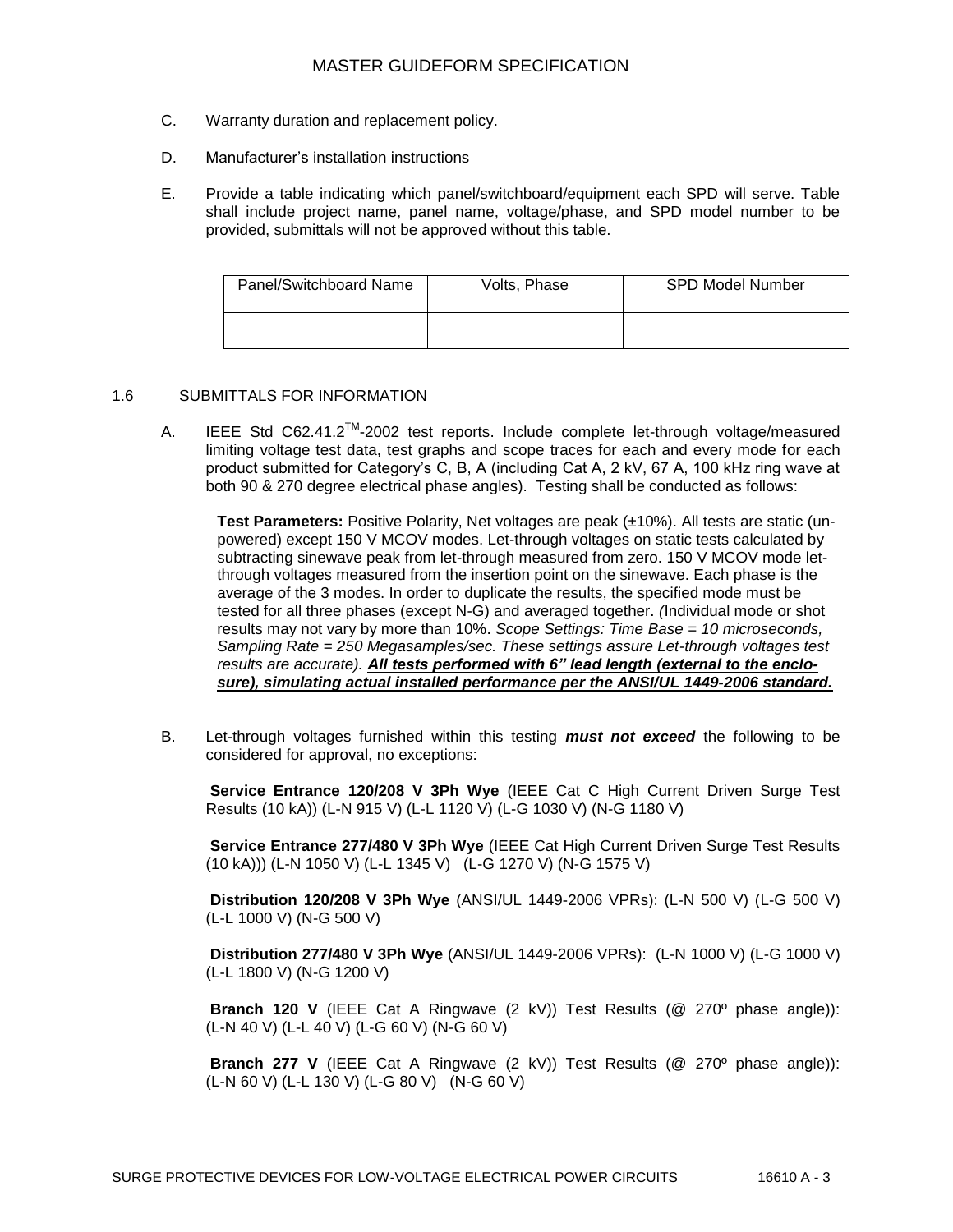- C. Certificates of Conformity: For SPDs, certifying compliance with an NRTL listing/certification to the following standards:
	- 1. ANSI/UL 1449-2006 (UL 1449 3rd Edition)
	- 2. UL 1283 (Type 2 SPDs Only)

## 1.7 CLOSEOUT SUBMITTALS

- A. Operation and Maintenance Data: Closeout Submittal shall include operation, installation and specification data in closeout submittals.
- B. Certification: By Electrical Contractor (Installer) that installation complies with manufacturer"s instructions (SEE FINAL INSPECTION SECTION OF THIS SPECIFICATION).
- C. Warranty duration and replacement policy

## 1.8 QUALITY ASSURANCE

- A. Electrical Components, Devices, and Accessories: Listed and labeled as defined in **[NFPA 70] [CEC]**, by a NRTL testing agency, and marked for intended location and application.
- B. Manufacturer"s Qualifications: Manufacturer must have at least 10 years experience in the engineering, design and manufacture of permanently connected SPDs. Manufacturer operates a Quality System Certified manufacturing facility as ISO 9001:2000 Compliant
- C. Certificate of Declaration that product is CE Low Voltage Directive Compliant

### 1.9 COORDINATION

- A. Coordinate location of field installed SPDs to allow adequate clearances for maintenance.
- B. SPDs shall be rated for the class and category of service necessary for the application per the ANSI/IEEE Std C62.41.2<sup>™</sup>-2002 and IEEE Std C62.72<sup>™</sup>-2007 (Categories C, B, A)

## 1.10 FUSING

- A. Provide as a minimum, over-current, over temperature protection in the form of component-level thermal fusing to ensure safe failure and mitigate thermal runaway. This component-level fusing shall be an integral part of the MOV itself, and not silver wire (or other) independently layed across each MOV.
- B Provide integral short circuit current fusing with each device. The fusing will be independent of the "component-level" fusing and specifically for over-current protection and shall be constructed utilizing surge rated, cartridge fuses and not rated "silver-fuse-wire" (or other).
- C. The use of any mechanical or electro-mechanical thermal/over-current protection (i.e. moving parts and/or springs and shutters), in combination with or for the protection of the suppression elements are expressly prohibited and will be rejected.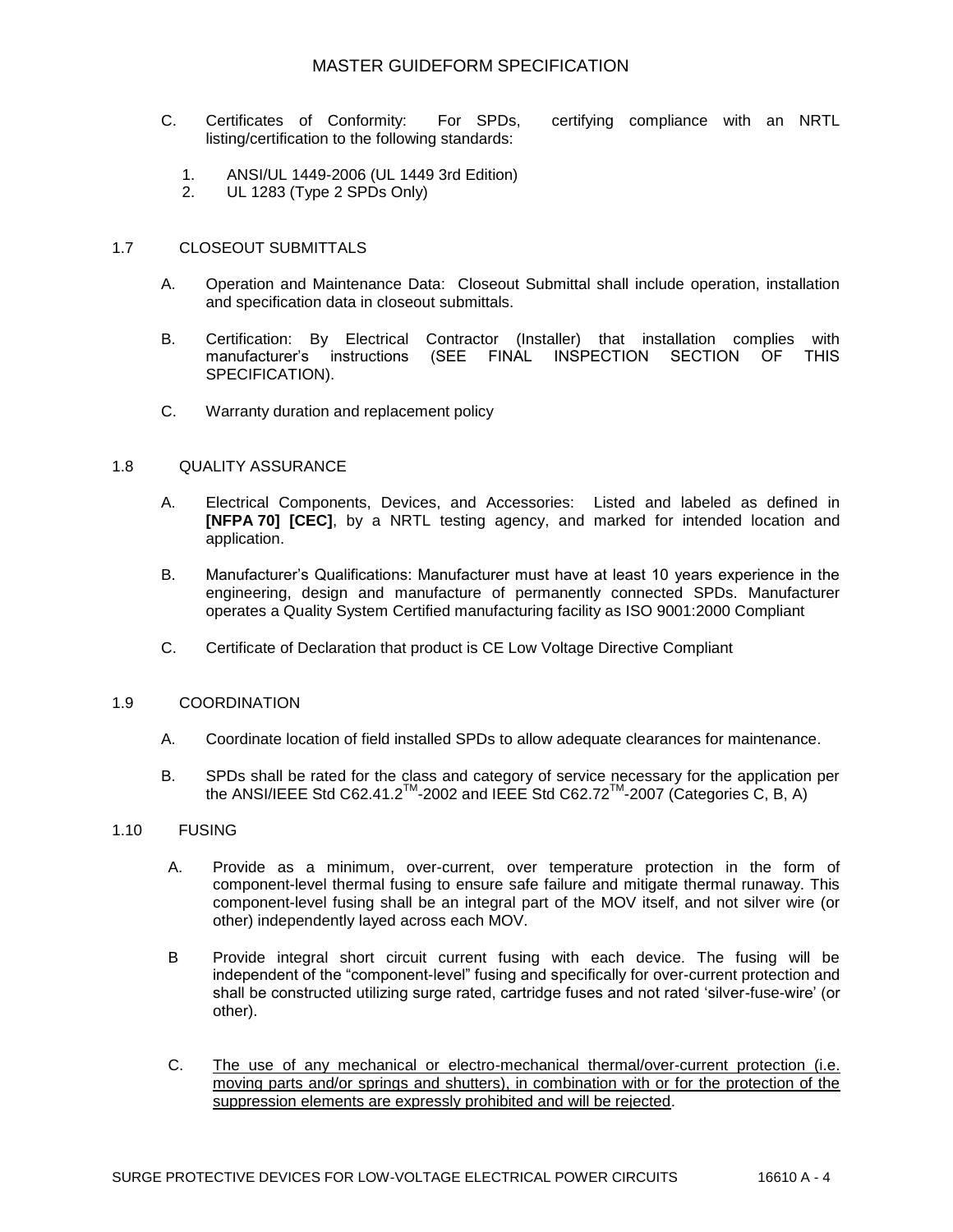D. The fusing mechanisms employed must effectively coordinate their performance in conjunction with the high current abnormal over-voltage testing under ANSI/UL 1449-2006  $(a.k.a. UL 1449 3<sup>rd</sup> Edition).$ 

### 1.11 WARRANTY

- A. The manufacturer shall provide unlimited free replacement of the entire SPD (not just modules, components or sub-assemblies) for all inoperable SPDs during the warranty period. Acceptable manufacturers listed below that do not meet the warranty as standard shall submit a letter extending the warranty with the product submittal
	- 1. Warranty Period: Minimum warranty shall be Twenty-Five (25) years from date of installation.
	- 2. Maintenance Restrictions: No SPD shall be supplied which requires scheduled preventative-maintenance or replaceable parts (other than replaceable LEDs or batteries for diagnostic circuits). Units requiring functional testing, special test equipment, or special training to monitor SPD status are not acceptable. SPDs shall require no routine maintenance. SPDs are considered non-repairable items and shall be fully replaced upon failure.

## PART 2 - PRODUCTS

### 2.1 ACCEPTICAL MANUFACTURER

A. The listing of a manufacture as "acceptable" does not imply automatic approval. It is the sole responsibility of the Contractor to ensure that any submittals made are for products that meet or exceed the specifications included herein. Subject to compliance with requirement, provide products by the following manufacture(s) or "prior-approved" equal as described above. All SPD's on this project *must* be provided by the same *SPD* manufacturer.

The SPD listed below is an indication of the minimum quality and quantity to be expected on this project.

1. Surge Suppression Incorporated

109 Melvin St. P.O. BOX 1212

Destin, Fl. 32540-1212

Tel. 888-987-8877

- 2. XXXXXX
- 3. XXXXXX

### 2.2 SERVICE ENTRANCE SPDs

A. Manufacturers: Subject to compliance with requirements, **provide specific model numbers listed by one of the following only, no model # variations or substitutions are permitted**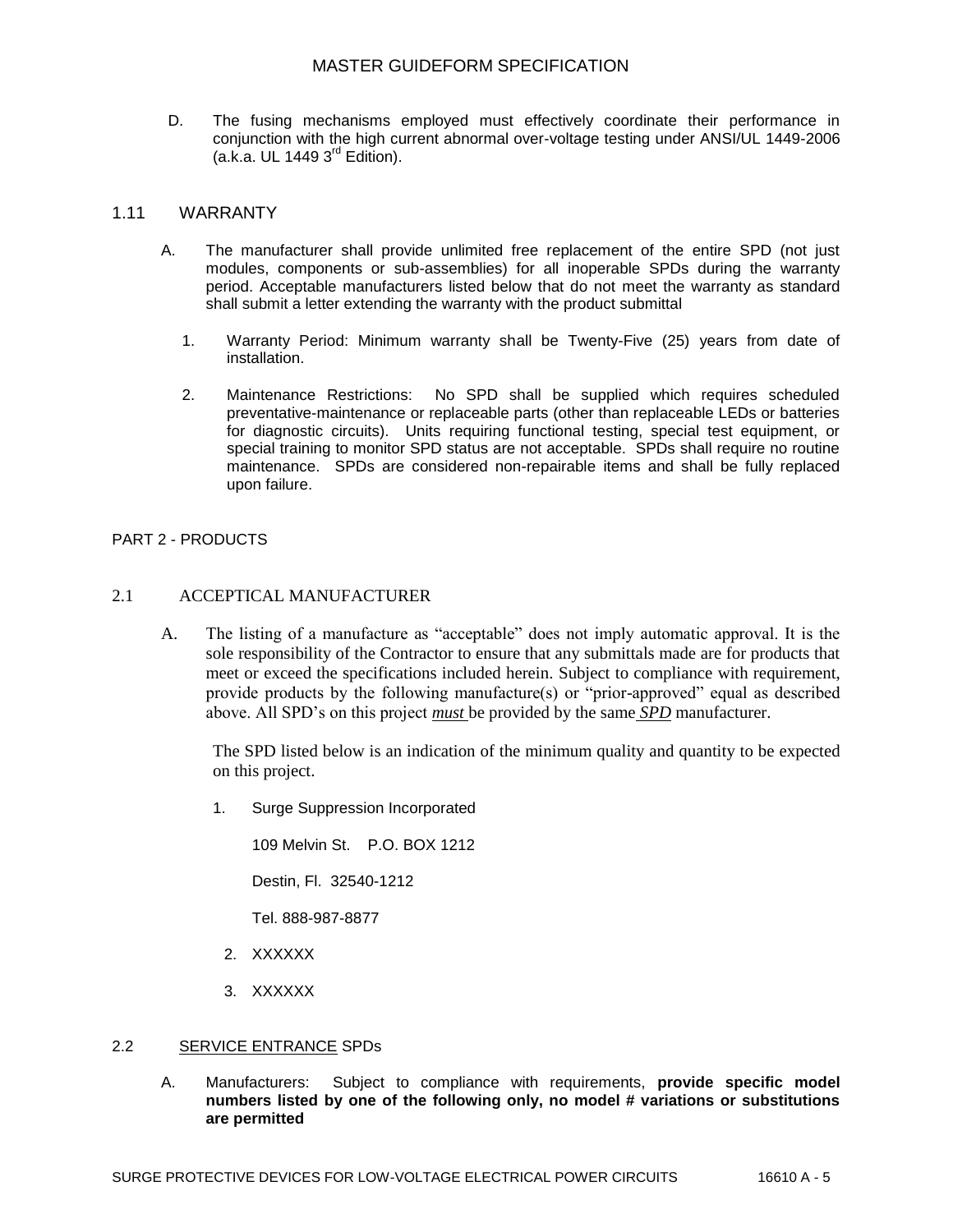- B. All SPDs on the entire project must be provided by the same SPD manufacturer to ensure commonality and ease of Owner maintenance.
- C. Surge Suppression Incorporated Advantage Unit

Peak-Surge Current Shall be **300 kA per phase**

## **SSI 'ADVANTAGE' MODEL #'S:**

## **SMLB3Y2K (277/480 VAC Wye) / SMLB3Y1 (120/208 VAC Wye) / SMLB3N4 (480 VAC Delta)**

- D. SPDs shall be:
	- 1. Listed to ANSI/UL 1449-2006 (a.k.a. UL 1449 3rd Edition) and Complimentary Listed to 1283
	- 2. SPD shall be Type 2 SPD, Type 4 SPDs are not permitted
	- 3. SPD shall have a Nominal Discharge Current Rating of 20 kA per mode for all modes.
	- 4. The Maximum Continuous Operating Voltage (MCOV) shall be as follows:

| Nominal System Voltage | Mode  | <b>MCOV</b> |
|------------------------|-------|-------------|
| 120/208 Wye            | L-N   | 150 V       |
|                        | ĿL    | 300 V       |
|                        | L G   | 150 V       |
|                        | $N-G$ | 150 V       |
| 277/480 Wye            | L-N   | 320 V       |
|                        | L-L   | 550 V       |
|                        | L-G   | 320 V       |
|                        | $N-G$ | 320 V       |

5. The SPD shall have Voltage Protection Ratings (VPRs) as follows:

| Nominal System Voltage | Mode  |       | VPR    |
|------------------------|-------|-------|--------|
| 120/208 Wye            | L-N   | 150 V | 600 V  |
|                        | L-L   | 300 V | 1000 V |
|                        | L-G   | 150 V | 600 V  |
|                        | $N-G$ | 150 V | 600 V  |
| 277/480 Wye            | L-N   | 320 V | 1200 V |
|                        | L-L   | 550 V | 1800 V |
|                        | L-G   | 320 V | 1200 V |
|                        | $N-G$ | 320 V | 1200 V |

- 6. LED indicator lights for power and protection status.
- 7. Permanently-mounted, parallel connected.
- 8. Solid-state clamping components to limit the surge voltage and divert the surge current. SPD components that "crowbar" (e.g. spark gaps, gas tubes, SCR"s, etc.) are not allowed.
- 9. Self-restoring and fully automatic.
- 10. Capable of sustaining 115% of nominal RMS voltage continuously without degrading.
- 11. The SPD shall be tested and listed by an NRTL as a complete assembly to a symmetrical fault current rating greater than or equal to the available fault current at the location of installation at the connected panel, in accordance with NEC Article 285 and shall be marked with the short circuit current rating (SCCR). If the available fault current is unknown, then the SCCR of the SPD shall be 200 kAIC.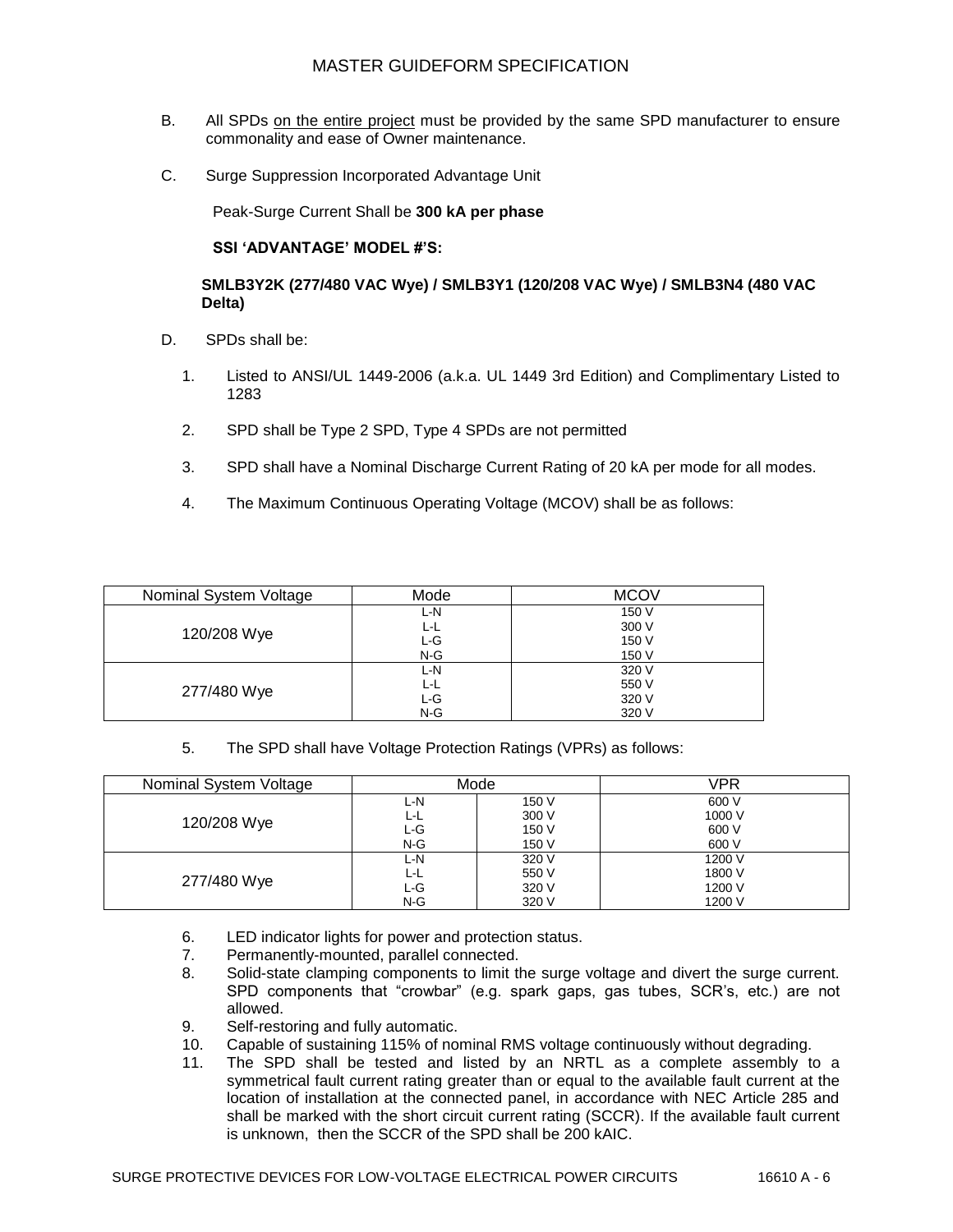- 12. Bi-directional, thermal stress reducing, encapsulated, custom parallel and solid state circuit configuration.
- 13. SPD system shall provide discrete protection for all 10 modes for a three-phase Wyeconnected SPD. Distinct and independent protection circuitry for each mode is required. **Reduced mode SPDs with only 3, 4 or 7 dedicated, distinct, independent protection modes in its voltage configuration are not acceptable and are not to be submitted**.

## 2.3 DISTRIBUTION PANELBOARD SPDs (400 A & Larger)

- A. Manufacturers: Subject to compliance with requirements, **provide specific model numbers listed by one of the following only, no model # variations or substitutions are permitted**
- B. All SPDS on the entire project must be provided by the same SPD manufacturer to ensure commonality and ease of Owner maintenance.
- C. Peak-Surge Current Shall be **240 kA per phase**
	- 1. Surge Suppression Incorporated:

## **SSI 'ADVANTAGE' MODEL#'S:**

## **LSEA3Y2 (277/480 VAC Wye) / LSEA3Y1 (120/208 VAC Wye) / LSEA3N4 (480 VAC Delta)**

- D. SPDs shall be:
	- 1. Listed to ANSI/UL 1449-2006 (UL 1449 3rd Edition) and Complimentary Listed to UL 1283.
	- 2. SPD shall be Type 2 SPD, Type 4 SPDs are not permitted.
	- 3. SPD shall have a Nominal Discharge Current Rating of 10 kA per mode for all modes.
	- 4. The Maximum Continuous Operating Voltage (MCOV) shall be as follows:

| Nominal System Voltage | Mode  | <b>MCOV</b> |
|------------------------|-------|-------------|
| 120/208 Wye            | L-N   | 150 V       |
|                        | L-L   | 300 V       |
|                        | L-G   | 150 V       |
|                        | $N-G$ | 150 V       |
| 277/480 Wye            | L-N   | 320 V       |
|                        | L-L   | 550 V       |
|                        | L-G   | 320 V       |
|                        | $N-G$ | 320 V       |

5. The SPD shall have Voltage Protection Ratings (VPRs) as follows:

| Nominal System Voltage | Mode | VPR    |
|------------------------|------|--------|
| 120/208 Wye            | ∟-N  | 600 V  |
|                        | ᄓ    | 1000 V |
|                        | L-G  | 600 V  |
|                        | N-G  | 600 V  |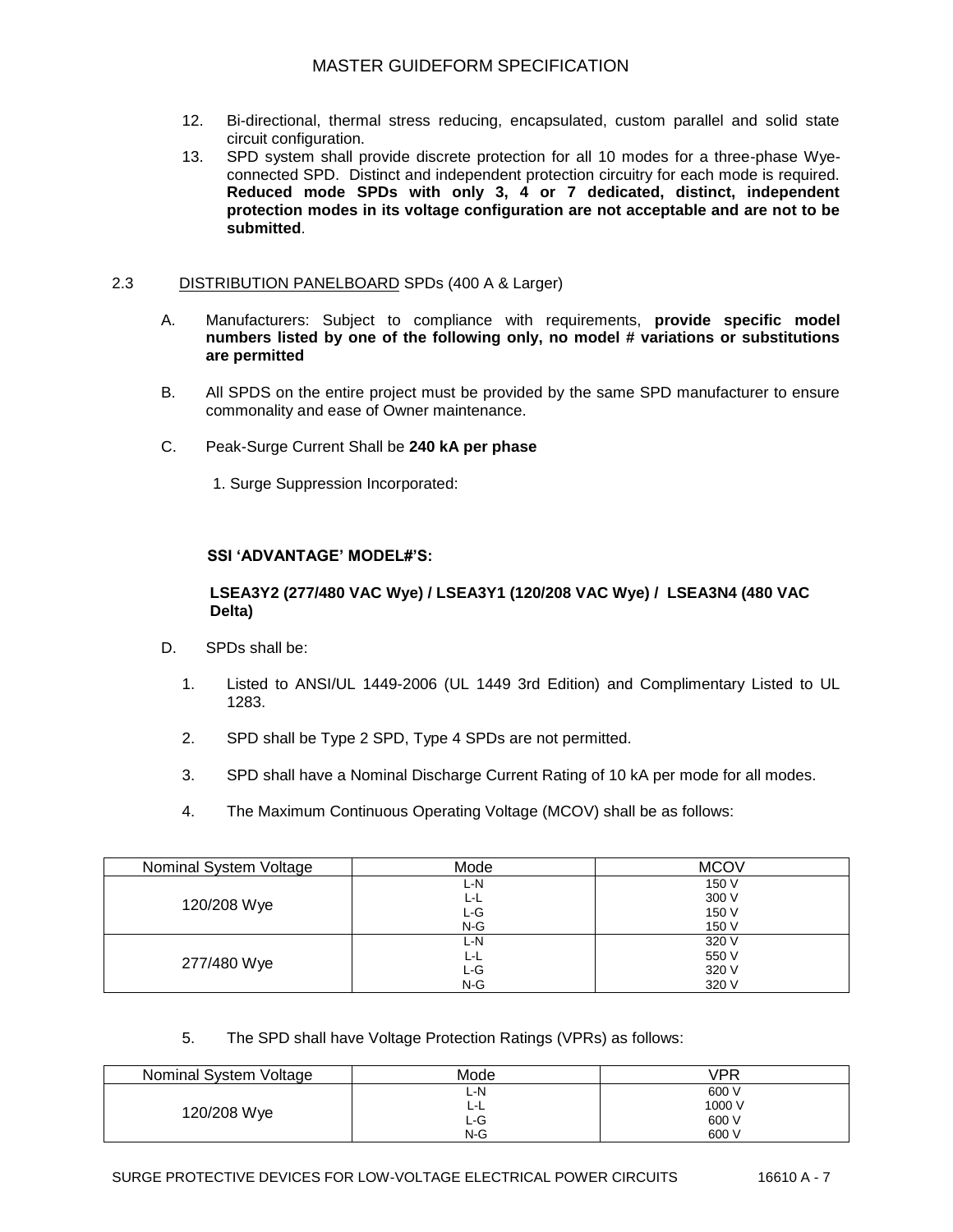| 277/480 Wye | L-N<br>- - - | 1200 V |
|-------------|--------------|--------|
|             | -            | 1800 V |
|             | ∟-⊍          | 1200 V |
|             | $N-G$        | 1200 V |

- 6. LED indicator lights for power and protection status.
- 7. Permanently-mounted, parallel connected.
- 8. Solid-state clamping components to limit the surge voltage and divert the surge current. SPD components that "crowbar" (e.g. spark gaps, gas tubes, SCR"s, etc.) are not allowed.
- 9. Self-restoring and fully automatic.
- 10. Capable of sustaining 115% of nominal RMS voltage continuously without degrading.
- 11. The SPD shall be tested and listed by an NRTL as a complete assembly to a symmetrical fault current rating greater than or equal to the available fault current at the location of installation at the connected panel, in accordance with NEC Article 285 and shall be marked with the short circuit current rating (SCCR). If the available fault current is unknown, then the SCCR of the SPD shall be 200 kAIC.
- 12. Bi-directional, thermal stress reducing, encapsulated, custom parallel and solid state circuit configuration.
- 13. SPD system shall provide discrete protection for all 10 modes for a three-phase Wyeconnected SPD. Distinct and independent protection circuitry for each mode is required. **Reduced mode SPDs with only 3, 4 or 7 dedicated, distinct, independent protection modes in the voltage configuration are not acceptable and are not to be submitted**.

#### 2.4 BRANCH PANELBOARD SUPPRESSORS (Less Than 400 A)

- A. Manufacturers: Subject to compliance with requirements, **provide specific model numbers listed by one of the following only, no model # variations or substitutions are permitted**
- B. All SPDs on the entire project must be provided by the same SPD manufacturer to ensure commonality and ease of Owner maintenance.
- C. Peak-Surge Current Shall be **120 kA per phase w/ the standard tracking unit or w/Sinewave tracking (see section 1.6 for sinewave tracking compliance requirements)**
	- 1. Surge Suppression Incorporated:

### **SSI 'ADVANTAGE' MODEL #'S:**

### **SKLA3Y2 (277/480VAC) / SKLA3Y1 (120/208VAC) SKLA3N4 (480VAC Delta)**

### **CKLA3Y2 (277/480VAC) / CKLA3Y1 (120/208VAC) / CKLA3N4 (480VAC Delta)**

- D. SPDs shall be:
	- 1. Listed to ANSI/UL 1449-2006 (a.k.a. UL 1449 3rd Edition) and Complimentary Listed to UL 1283.
	- 2. SPD shall be Type 2 SPD. Neither Type 1 SPDs nor Type 4 SPDs are permitted.
	- 3. SPD shall have a Nominal Discharge Current Rating of 10 kA per mode for all modes.
	- 4. The Maximum Continuous Operating Voltage (MCOV) shall be as follows: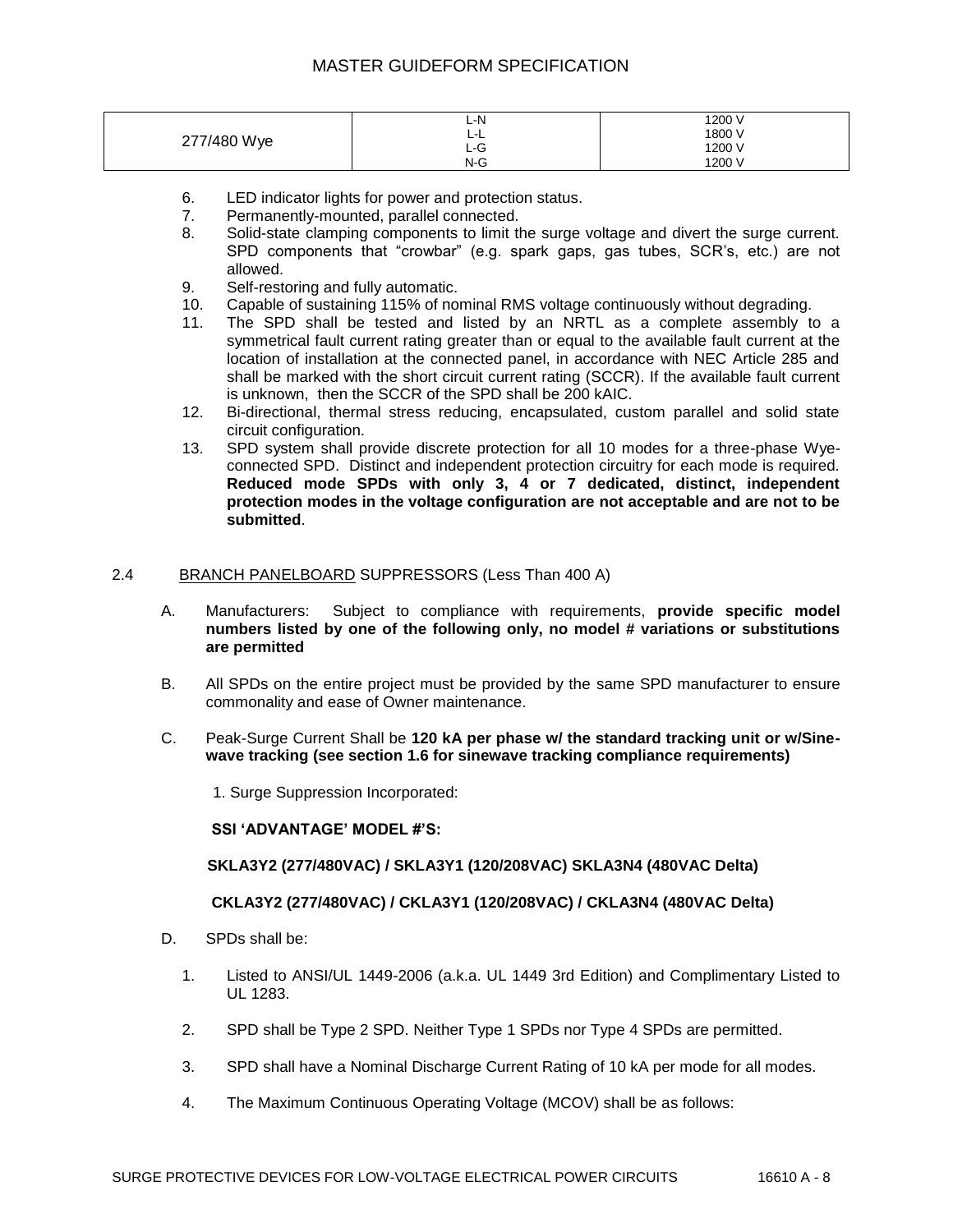| Nominal System Voltage | Mode  | <b>MCOV</b> |
|------------------------|-------|-------------|
|                        | L-N   | 150 V       |
|                        | ∟−∟   | 300 V       |
| 120/208 Wye            | L-G   | 150 V       |
|                        | $N-G$ | 150 V       |
| 277/480 Wye            | L-N   | 320 V       |
|                        | ĿL    | 550 V       |
|                        | L-G   | 320 V       |
|                        | $N-G$ | 320 V       |

## 5. The SPD shall have Voltage Protection Ratings (VPRs) as follows:

| Nominal System Voltage | Mode  | VPR    |
|------------------------|-------|--------|
| 120/208 Wye            | L-N   | 600 V  |
|                        | L-L   | 1000 V |
|                        | L-G   | 600 V  |
|                        | $N-G$ | 600 V  |
| 277/480 Wye            | L-N   | 1200 V |
|                        | L-L   | 1800 V |
|                        | ∟-G   | 1200 V |
|                        | $N-G$ | 1200 V |

- 6. LED indicator lights for power and protection status.
- 7. Incorporate "True" sine-wave tracking based on the results of the Category A (2kV) Ring Wave Measured Limiting Voltages. Products utilizing basic EMI/RFI filter performance or tracking circuits in the L-N mode only are not allowed (see section 1.6 of this specification for specific requirements).
- 8. Permanently-mounted, parallel connected.
- 9. Solid-state clamping components to limit the surge voltage and divert the surge current. SPD components that "crowbar" (e.g. spark gaps, gas tubes, SCR"s, etc.) are not allowed.
- 10. Self-restoring and fully automatic.
- 11. Capable of sustaining 115% of nominal RMS voltage continuously without degrading.
- 12. SPD system shall provide discrete protection for all 10 modes for a three-phase Wyeconnected SPD. Distinct and independent protection circuitry for each mode is required. Reduced mode TVSS with only 3, 4 or 7 dedicated, distinct, independent protection modes in the voltage configuration are not acceptable and are not to be submitted.
- 13. The SPD shall be tested and listed by an NRTL as a complete assembly to a symmetrical fault current rating greater than or equal to the available fault current at the location of installation at the connected panel, in accordance with NEC Article 285 and shall be marked with the short circuit current rating (SCCR). If the available fault current is unknown, then the SCCR of the SPD shall be 200 kAIC.
- 14. Bi-directional, thermal stress reducing, encapsulated, custom parallel and solid state circuit configuration.

**\*HEALTHCARE FACILITY NOTE: SPD manufacturer is to remove the sine-wave tracking circuitry in the N-G mode. The SPD itself however must still incorporate the standard threshold N-G mode circuitry within the device.**

2.5 SPD Options: One for each unit  $S = S$ urge Counter

NONE D1= Disconnectand Switch

NONE  $AC =$  Alarm and dry contacts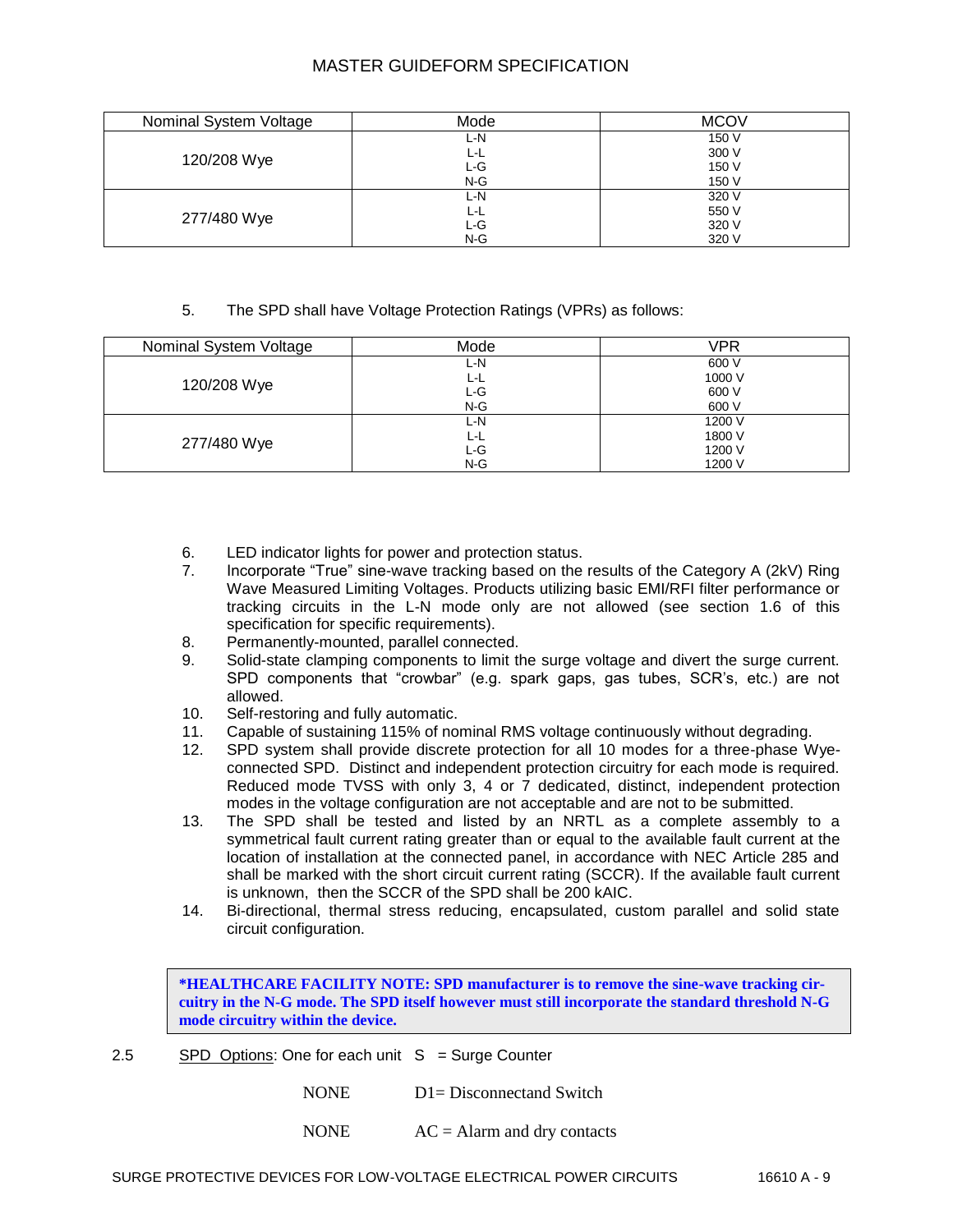ONE UNIT  $LP =$  Remote Lights

#### 2.6 ENCLOSURES

- A. Indoor Enclosures: NEMA 1 or better.
- B. Outdoor Enclosures: NEMA 4 or better for outdoor/wet locations**.**

#### PART 3 - EXECUTION

#### 3.1 INSTALLATION

- A. Install SPDs in strict accordance with manufacturer"s instructions and the NEC [or CEC].
- B. Install SPDs at service entrance on load side, with ground lead bonded to service entrance ground.
- C. Install SPDs with conductors between SPD and the branch circuit breaker as short and straight as possible. When possible do not exceed manufacturer's recommended lead length. In the case where the lead length exceeds 18 inches the installer must contact the SPD manufacturer for installation assistance.
- D. Install the SPDs immediately adjacent to the switchboard or panelboard being protected.
- E. SPDs must be installed to a disconnecting switch or breaker rated for (minimum) 30-amps in the panel per manufacturer"s installation instructions to ensure a means of disconnecting the SPD from the service without de-energizing the panel or the connected loads. The use of direct bus bar connected SPDs is expressly prohibited and will be rejected.
- F. Do not energize service entrance equipment or panelboards until SPDs are properly installed and connected.
- G. Do not perform insulation resistance tests of the distribution wiring equipment with the SPDs installed. Disconnect all SPDs (all Phase, Neutral and Ground connections) before conducting insulation resistance tests, and reconnect immediately after the testing is over.

### 3.2 FIELD QUALITY CONTROL

- A. Field Service: Electrical Contractor shall inspect, test, and adjust components, assemblies, and equipment installations, including connections to strictly comply with this specification.
	- 1. Verify that electrical wiring installation complies with manufacturer's written installation requirements and NEC requirements
	- 2. After installing SPD devices but before electrical circuitry has been energized, test for compliance with requirements.
	- 3. Complete startup checks according to manufacturer's written instructions, if applicable.

Prepare test and inspection reports as follows:

**\*ENG. NOTE: Select Paragraph B. for small projects with minimal SPD devices. Select paragraph C. for large projects with numberous (10 or greater) SPD devices.**